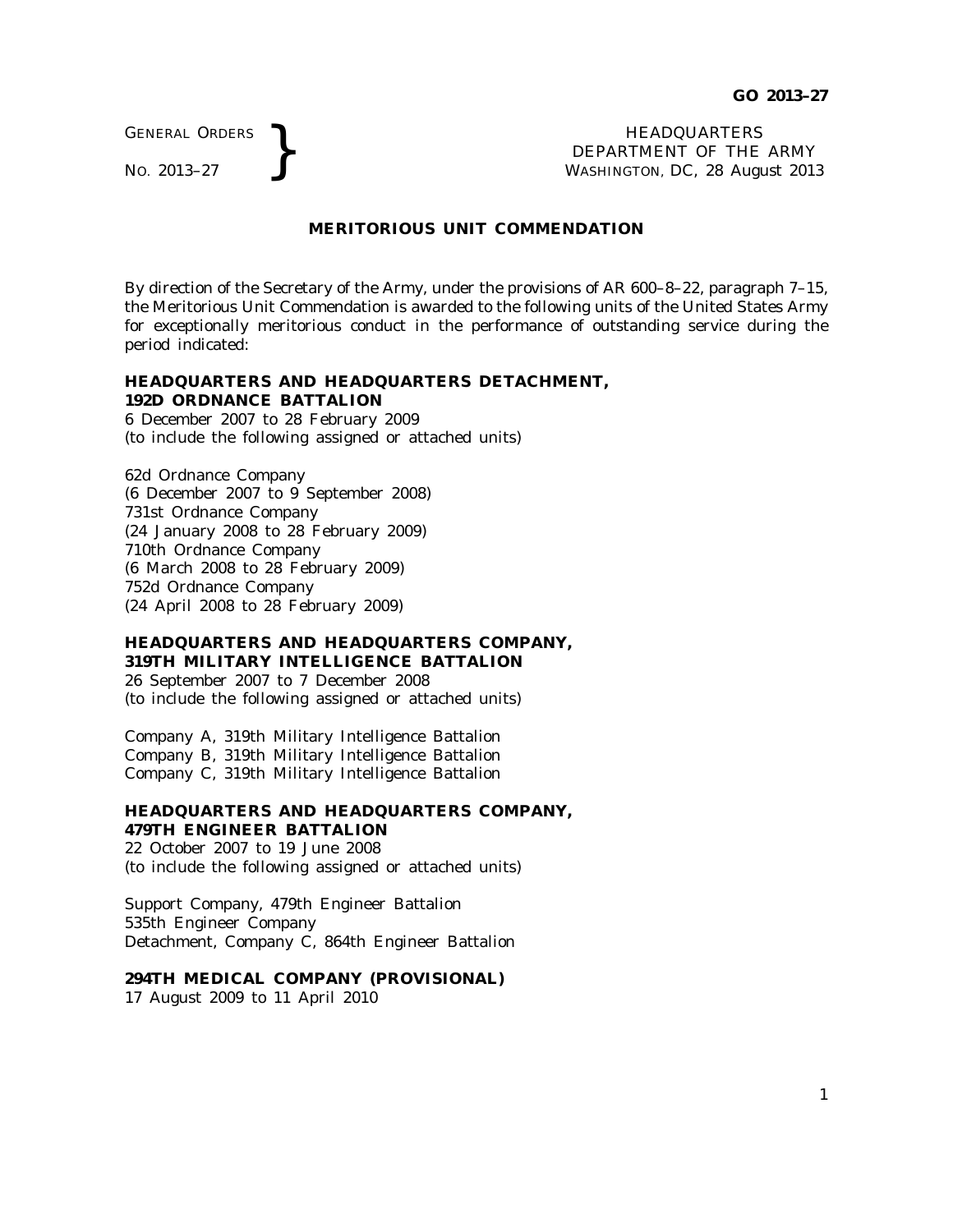#### **HEADQUARTERS AND HEADQUARTERS COMPANY, 703D SUPPORT BATTALION**

29 October 2007 to 23 December 2008 (to include the following assigned or attached units)

Company A, 703d Support Battalion Company B, 703d Support Battalion Company C, 703d Support Battalion

## **HEADQUARTERS AND HEADQUARTERS COMPANY,**

# **3D BRIGADE COMBAT TEAM, 2D INFANTRY DIVISION**

28 June 2006 to 17 June 2007 (to include the following assigned or attached units)

2d Battalion, 3d Infantry Regiment (28 June 2006 to 19 January 2007) 5th Battalion, 20th Infantry Regiment (28 June 2006 to 17 June 2007) 1st Battalion, 23d Infantry Regiment (28 June 2006 to 17 June 2007) 1st Squadron, 14th Cavalry Regiment (28 June 2006 to 4 April 2007) 1st Battalion, 37th Field Artillery Regiment (28 June 2006 to 17 June 2007) 296th Support Battalion (less Detachment for the period 20 January 2007 to 29 January 2007) (28 June 2006 to 4 April 2007) Company C, 52d Infantry Regiment (28 June 2006 to 17 June 2007) 18th Engineer Company (less Detachment for the period 20 January 2007 to 29 January 2007) (28 June 2006 to 17 June 2007) 209th Military Intelligence Company (less Detachment for the period 20 January 2007 to 29 January 2007) (28 June 2006 to 17 June 2007) 334th Signal Company (28 June 2006 to 17 June 2007)

### **HEADQUARTERS AND HEADQUARTERS COMPANY, COMBAT AVIATION BRIGADE, 1ST INFANTRY DIVISION** 12 September 2007 to 28 November 2008

### **HEADQUARTERS AND HEADQUARTERS COMPANY, COMBAT AVIATION BRIGADE, 3D INFANTRY DIVISION** 9 May 2007 to 27 July 2008

## **HEADQUARTERS AND HEADQUARTERS COMPANY, 82D SUSTAINMENT BRIGADE**

23 August 2006 to 4 August 2007 (to include the following assigned or attached unit)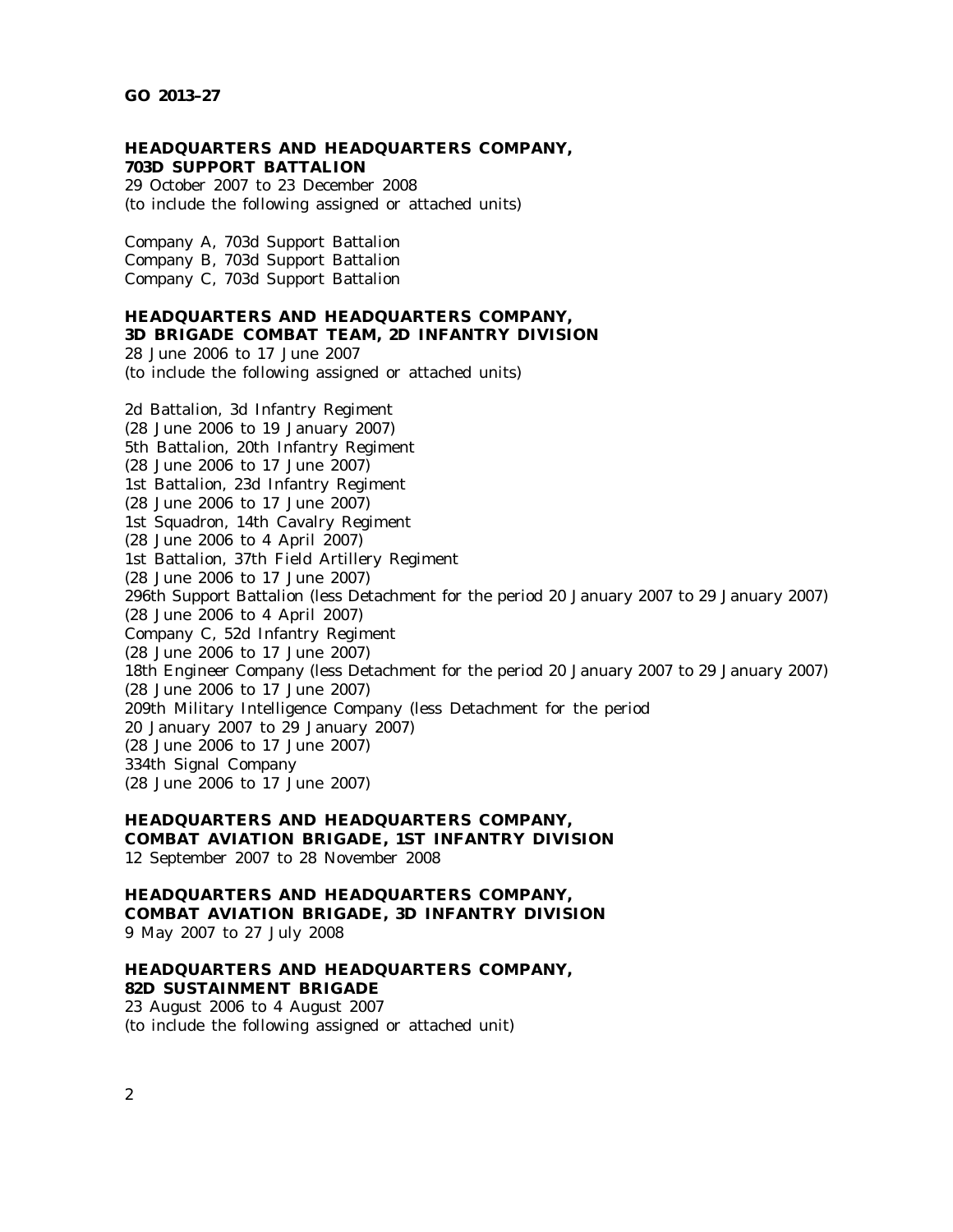Signal Company, 82d Sustainment Brigade (22 September 2006 to 4 August 2007)

## **HEADQUARTERS AND HEADQUARTERS COMPANY, 2D BATTALION, 22D INFANTRY REGIMENT**

7 September 2007 to 29 October 2008 (to include the following assigned or attached units)

Company B, 2d Battalion, 22d Infantry Regiment (8 September 2007 to 25 October 2008) Company C, 2d Battalion, 22d Infantry Regiment (7 September 2007 to 29 October 2008) Company D, 2d Battalion, 22d Infantry Regiment (7 September 2007 to 25 October 2008)

## **HEADQUARTERS AND HEADQUARTERS COMPANY, 4TH SUPPORT BATTALION**

11 March 2008 to 10 March 2009 (to include the following assigned or attached units)

Company A, 4th Support Battalion Company B, 4th Support Battalion Company C, 4th Support Battalion Headquarters, 1st Brigade Combat Team, 4th Infantry Division

## **HEADQUARTERS AND HEADQUARTERS BATTERY, 2D BATTALION, 320TH FIELD ARTILLERY REGIMENT**

25 October 2007 to 14 November 2008 (to include the following assigned or attached units)

Battery A, 2d Battalion, 320th Field Artillery Regiment Battery B, 2d Battalion, 320th Field Artillery Regiment Company G, 426th Support Battalion

[AHRC–PDP–A]